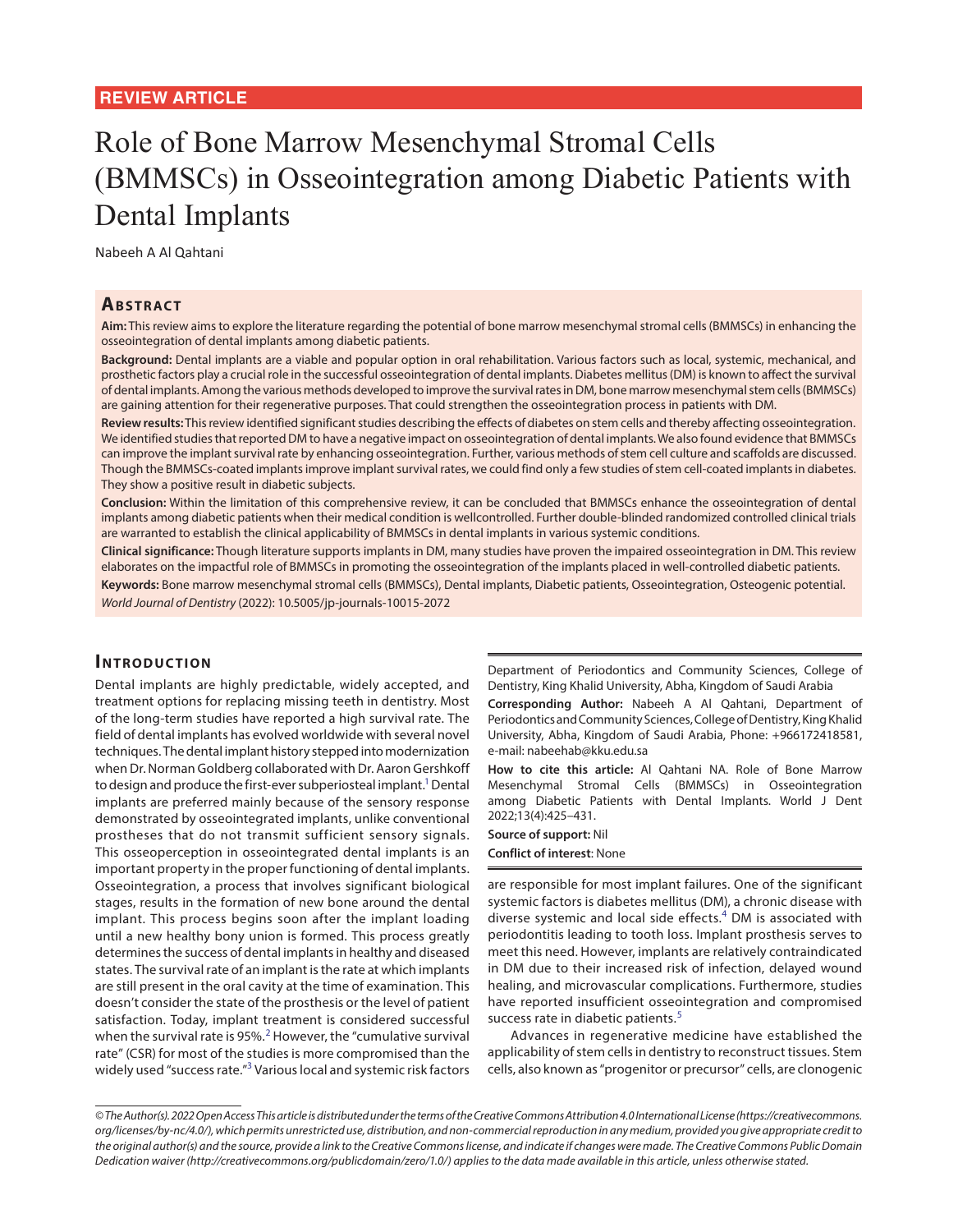cells capable of self-renewal and multi-lineage differentiation. BMMSCs are popular for enhancing bone, and bone grafts' regenerative capacity, especially in the osseointegration of implants in people with diabetes. Therefore, this comprehensive literature review aims to explore the literature regarding the potential of BMMSCs in enhancing the osseointegration of dental implants among diabetic patients. This review discusses the role of BMMSCs in osseointegration, how BMMSCs are affected in DM, how BMMSCs can be cultured or coated over the implants in DM, and finally, how one can assess the regeneration after osseointegration and its future directions.

# **BMMSC** IN BONE REGENERATION AND **OSSEOINTEGRATION OF IMPLANTS**

#### **What are BMMSCs?**

<span id="page-1-21"></span>Based on the origin, stem cells can be pluripotent embryonic stem cells (ESCs), undifferentiated multipotent mesenchymal stem cells (MSCs), and induced pluripotent stem cells (iPSCs). These have found use in regenerative purposes such as the induction of osteoblasts.<sup>[6](#page-5-19)</sup> It has been proved that dental tissues possess stem cells with the differentiation potential of mesodermal and ectodermal cell lineages.<sup>7</sup> The MSCs of the oral cavity can be isolated from the bone marrow of the alveolar bone, the oral mucosa, the periosteum, the salivary glands, the adipose tissue, the dental pulp, the dental pulp of exfoliated teeth, the periodontal ligament, the dental follicle, the dental germ, the apical papilla, and the inflamed periapical tissues.<sup>[8](#page-5-21)</sup> The BMMSCs were called bone tissue progenitor cells.<sup>[9](#page-5-22)</sup> The BMMSCs are close to hematopoietic stem cells, called 'bone marrow stromal cells'.<sup>10</sup> These cells can be isolated from suspensions obtained by aspiration of the bone marrow and have migration capacity.<sup>10</sup> Studies have validated that BMMSCs from the iliac crest differentiated into myogenic, osteogenic, chondrogenic, adipogenic, and non-mesenchymal neurogenic tissues.<sup>11</sup> Its main functions include maintaining and repairing cells and preserving the cell population, $9$ 

#### <span id="page-1-2"></span>**BMMSC in Osseointegration**

"Osseointegration" was first described by Professor Branemark to explain the stable combination of biomaterials and bone tissue. It refers to the direct contact of the bone and the implant without any connective tissue as an intermediate layer.<sup>9</sup> A present-day definition describes osseointegration as a new bone formation to protect against a foreign body. The essential factors for successful osseointegration include the suitable environment for the osteogenic components to grow (osteoconduction), stimulation of undifferentiated cells to form osteoblasts (osteoinduction)[.12](#page-5-25)

The biological stages of osseointegration are:

- Integration by the formation of woven bone,
- Bone mass to load adaptation (lamellar and parallel fibered bone deposition) and
- Bone structure to load adaptation (bone remodeling).<sup>13</sup>

In adult life, the balance between bone formation and resorption is modulated by BMMSCs, differentiating into osteoblast and osteoclast. After any transplantation, these BMMSCs in the microenvironment act as potent modulators that exert anti-inflammatory effects that benefit the bone. Once the implant is placed, as a part of the host response similar to bone healing begins the activation of osteogenic processes regulated by various growth and differentiation factors at the bone-implant interface. Blood cells <span id="page-1-7"></span>in contact with the implant surface induce clot formation.<sup>14</sup> The fibrin matrix serves as a scaffold for which the migrated osteogenic cells get differentiated. Osteoblasts and mesenchymal cells migrate to the implant surface, creating a non-collagenous matrix layer.<sup>15</sup>

# <span id="page-1-8"></span>**ALTERED BMMSCS OF DIABETES MELLITUS AFFECTS THE OSSEOINTEGRATION OF IMPLANTS**

<span id="page-1-9"></span>The osteoblast and osteoclast coupling, the vital cells of implant osseointegration, are reduced by increasing proinflammatory cytokines and mediators such as TNF - alpha and IL 6 in the chronic diabetes state[.16](#page-5-7) Diabetes affects the regulators of osteoclast function by altering the ratio between the receptor activator of nuclear factor kappaB- ligand (RANKL) and osteoprotegerin (OPGs), leading to the bone resorption. Moreover, implants in diabetes fail due to the propensity of increased local and systemic infections.<sup>16</sup>

<span id="page-1-10"></span>A study by Daubert et al. found the relative risk as 4.8 and 3.3 for peri-implantitis and diabetes,<sup>17</sup> and uncontrolled diabetics carried a 1.9 times more risk of peri-implantitis than the non-diabetes groups. A four-year follow-up study found a 2.57 times greater risk of implant failure in diabetes than in the non-diabetic group.<sup>4</sup> Another study in the systematic review by Naujokat et al. implied that endosseous dental implants in type 2 diabetics pose a marginal risk for implant survival for a long period.<sup>[4](#page-5-0)</sup>

<span id="page-1-22"></span><span id="page-1-13"></span><span id="page-1-12"></span><span id="page-1-11"></span><span id="page-1-3"></span><span id="page-1-1"></span>It is reported that hyperglycemia can weaken the osteoinductivity of BMMSCs.<sup>18</sup> When the possible causes for the delayed or failed osseointegration in DM were studied, it was found that DM, osteoporosis, or other systemic diseases show an elevated tumor necrosis factor (TNF) and reduced bone morphogenetic protein-6 (BMP-6).<sup>19</sup> Studies<sup>20</sup> have found a relation between the insulin levels in DM and BMMSC. Yamawaki et al. studied the effect of different glucose concentrations on the osteogenic differentiation of type 2 DM rat bone-derived BMMSCs and found that osteocalcin and calcium decreased at 8.0mM glucose but increased above 8.0mM glucose concentration.[5](#page-5-1)

<span id="page-1-16"></span><span id="page-1-14"></span><span id="page-1-4"></span>Another study found that these implants failed even in well-controlled glycemic states and attributed them to impaired wound healing. It claimed that the BMMSC changes in DM patients were not solely related to hyperglycemia and insisted on exploring the other factors affecting the osseointegration of implants in DM patients.<sup>[21](#page-5-12)</sup> Another interesting finding by Sun et al. found that metformin promoted the implant osseointegration in a rat model by promoting the osteogenicity of DM–BMSC with the optimal concentration of 125 μm.<sup>22</sup> While the metformin concentration above 200 μm showed an inhibitory effect on DM–BMSC. Liang et al. demonstrated the reduced expression of BMP 4 in the blood of DM patients to be associated with the lesser osteogenic potential of BMSCs.[23](#page-5-14) Numerous studies ([Table 1](#page-2-0)) have shown various factors responsible for the failure of implants in DM. There is heterogeneity in the conclusions of the studies. These could be due to variations in study design, type of implant, and duration of follow-up. While most of the studies reported using narrow-diameter implants, $24-29$  $24-29$  others did not mention it clearly. Different study designs have been mentioned in the methodology section of these studies, such as retrospective studies,<sup>26</sup> prospective studies,<sup>[24](#page-5-15),[25,](#page-5-17)[27,](#page-5-18)29-[32](#page-6-1)</sup> case-control studies, $28,33$  $28,33$  and cross-sectional studies.  $34$  The follow-up duration of the included studies ranged from 6 months<sup>27</sup> to seven years.<sup>30</sup> The results of these tables are inconclusive as some studies show increased bone loss around implants in DM patients,  $30,33$  $30,33$  while others showed acceptable results when meticulous oral hygiene and glycemic levels were maintained.[24–](#page-5-15)[29](#page-6-0),[32](#page-6-1) Nonetheless, the

<span id="page-1-28"></span><span id="page-1-27"></span><span id="page-1-26"></span><span id="page-1-25"></span><span id="page-1-24"></span><span id="page-1-23"></span><span id="page-1-20"></span><span id="page-1-19"></span><span id="page-1-18"></span><span id="page-1-17"></span><span id="page-1-15"></span><span id="page-1-6"></span><span id="page-1-5"></span><span id="page-1-0"></span>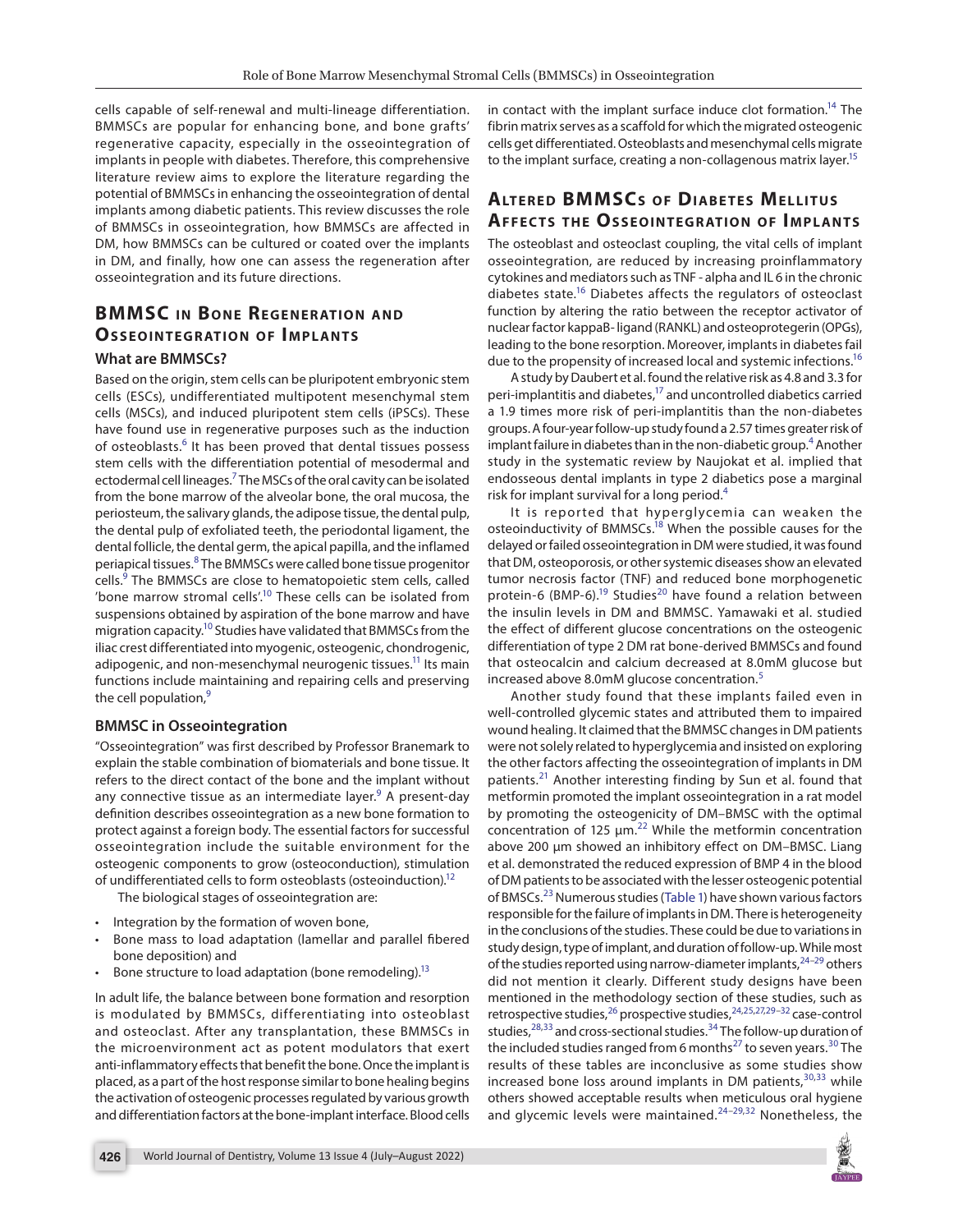| Role of Bone Marrow Mesenchymal Stromal Cells (BMMSCs) in Osseointegration |  |  |
|----------------------------------------------------------------------------|--|--|
|----------------------------------------------------------------------------|--|--|

|              | Table 1: Role of type 2 DM in dental implant failure     |                                               |                                                                                                                                                                                                                                                      |                                                                                |                          |                                                                                                                                                                                                                         |  |  |
|--------------|----------------------------------------------------------|-----------------------------------------------|------------------------------------------------------------------------------------------------------------------------------------------------------------------------------------------------------------------------------------------------------|--------------------------------------------------------------------------------|--------------------------|-------------------------------------------------------------------------------------------------------------------------------------------------------------------------------------------------------------------------|--|--|
|              | SINo Author                                              | Study design                                  | Aim                                                                                                                                                                                                                                                  | Type of<br>implant                                                             | Duration of<br>follow-up | Conclusion                                                                                                                                                                                                              |  |  |
| $\mathbf{1}$ | Alsahhaf<br>et al., 2019<br>Saudi Arabia                 | Retrospec-<br>tive study                      | Assessment of clinical and radiograph-<br>ic parameters of narrow diameter<br>implants in participants with different<br>glycemic control levels.                                                                                                    | Narrow diam- 3 years<br>eter implant                                           |                          | Narrow diameter implant showed<br>satisfactory results in terms of<br>clinical and radiographic pa-<br>rameters when appropriate oral<br>hygiene and glycemic levels were<br>maintained.                                |  |  |
| 2            | Cabrera-<br>Domínguez<br>et al., 2020<br>Spain           | Prospective<br>case-control<br>clinical study | Assessment of clinical performance of<br>single-unit titanium-zirconium (TiZr)<br>alloy narrow-diameter (3.3 mm) dental<br>implants with a hydrophilic surface in<br>patients with controlled DM compared<br>with results in individuals without DM. | Single-unit<br>titanium-<br>zirconium<br>alloy narrow-<br>diameter (3.3<br>mm) | 2 years                  | The narrow implants in patients<br>with well-controlled HbA1c<br>showed a marginal bone loss. The<br>survival rates were similar to those<br>of the control group.                                                      |  |  |
| 3            | Al-Sowygh<br>et al., 2018<br>Saudi Arabia                | Cross-sec-<br>tional study                    | Assessment of inflammation of peri-<br>implant soft tissues and crestal bone<br>loss (CBL) among waterpipe smokers<br>and never smokers with and without<br>diabetes.                                                                                | Not reported                                                                   | No follow-<br>up         | Inflammatory parameters around<br>peri-implant soft tissue and CBL<br>were comparable among water-<br>pipe smokers and nonsmokers<br>with diabetes.                                                                     |  |  |
| 4            | Al Zah-<br>rani and Al<br>Mutairi, 2018<br>Saudi Arabia  | Prospective<br>study                          | Evaluation peri-implant bone loss and<br>stability around submerged and non-<br>submerged dental implants in patients<br>with and without DM.                                                                                                        | Straumann<br>dental im-<br>plant system,<br>Waldenburg,<br>Switzerland         | 7 years                  | There was an increased peri-<br>implantitis bone loss around<br>non-submerged single-tooth<br>implant-supported restorations in<br>DM patients.                                                                         |  |  |
| 5            | Cabrera-<br>Domínguez<br>et al., 2017<br>Spain           | Prospective<br>study                          | Evaluation of changes of narrow<br>diameter titanium zirconium alloy<br>(3.3 mm) with hydrophobic surface in<br>DM patients as compared to healthy<br>control                                                                                        | Narrow<br>diameter<br>Straumann<br>Roxolid SL<br>Active                        | 6 months                 | Patients with glycemic control<br>and healthy individuals showed<br>similar outcomes. Hence, narrow<br>diameter titanium zirconium alloy<br>can be used in anterior region of<br>mouth in diabetes patients.            |  |  |
| 6            | Abduljabbar<br>et al., 2017<br>Saudi Arabia              | Case-control<br>study                         | Comparison of periodontal and periim- Not reported<br>plant inflammatory parameters along<br>with marginal bone loss [MBL] among<br>patients with prediabetes, DM and<br>non-diabetic controls.                                                      |                                                                                | No follow-<br>up         | Periodontal and peri-implant<br>inflammatory parameters were<br>worse among patients with pre-<br>diabetes and DM compared with<br>controls.                                                                            |  |  |
| 7            | Al Amri et al.,<br>2016 Saudi<br>Arabia                  | Prospective<br>study                          | Assessment of effect of oral hygiene<br>maintenance on hemoglobin Alc<br>(HbA1c) levels and peri-implant pa-<br>rameters around immediately loaded<br>dental implants in diabetic patients.                                                          | Diam-<br>eters ranging<br>between<br>$3.3 - 4.1$ mm                            | 2 years                  | Proper oral hygiene reduces<br>hyperglycemia and peri-implant<br>inflammatory parameters around<br>immediately loaded dental im-<br>plants placed in diabetic patients                                                  |  |  |
| 8            | Aguilar-<br>Salvatierra<br>et al., 2016<br>Spain         | Prospective<br>study                          | Evaluation of implant survival and pri-<br>mary stability parameters in patients<br>with diabetes with different levels of<br>glycosylated hemoglobin Alc.                                                                                           | Implants of<br>$3.3 - 4.1$ mm<br>diameter                                      | 2 years                  | Patients with diabetes can receive<br>implant-based treatments with<br>immediate loading safely.                                                                                                                        |  |  |
| 9            | Gómez-<br>Moreno et al.,<br>2015Spain                    | Prospective<br>study                          | Analysis of the changes produced in<br>peri-implant tissues in type 2 DM pa-<br>tients with different glycemia levels.                                                                                                                               | Implants of<br>$3.3 - 4.1$ mm<br>diameter                                      | 3 years                  | Implant therapies for diabetic<br>patients can be predictable when<br>HbA1c levels.                                                                                                                                     |  |  |
| 10           | <b>Tatarakis</b><br>et al., 2014<br><b>United States</b> | Prospective<br>study                          | Assessment of putative local etiologic<br>factors on implant bone loss in relation<br>to DM, including clinical, microbial,<br>salivary biomarker, and psychosocial<br>factors.                                                                      | Implant in<br>function for a<br>minimum of<br>6 months                         | 1 year                   | Clinical, microbiological, salivary<br>biomarker, and psychosocial<br>profiles of dental implant patients<br>with good diabetic control and<br>regular maintenance are similar to<br>those of non-diabetic individuals. |  |  |
| 11           | Bignozzi<br>et al., 2013<br>Italy                        | Prospective<br>study                          | Analysis of real-time polymerase chain<br>reaction for possible differences in<br>peri-implant microbiota of patients<br>with and without DM.                                                                                                        | Titanium,<br>osseointe-<br>grated dental<br>implants                           | 2 years                  | A statistically insignificant cor-<br>relation was empirically detected<br>between gene expression profiles<br>of microbial populations and his-<br>tory of DM.                                                         |  |  |

# <span id="page-2-0"></span>**[Table 1:](#page-1-0)** Role of type 2 DM in dental implant failure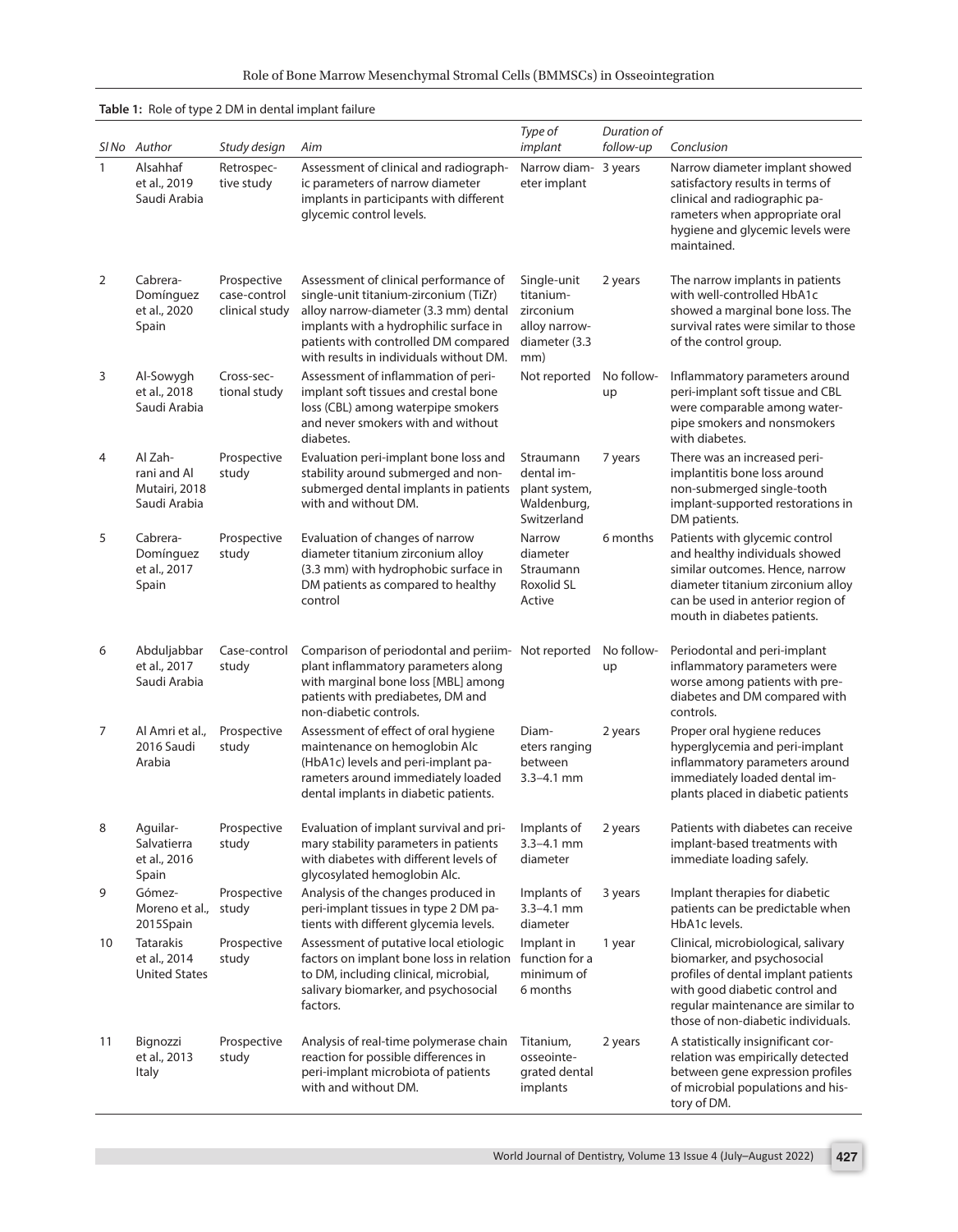entire mechanism of how DM affects the osseointegration of dental implants is not yet clear.<sup>19,35</sup> Therefore, the implants with physical changes alone are not sufficient to produce good implant osseointegration in DM.

#### **Ways to Improve the Success Rate of Implants in Diabetes Mellitus**

Gerritsen et al. reported that osseointegration in patients with DM could be achieved as in non-diabetic subjects by aiming to attain osseointegration at the early stages of healing.<sup>36</sup> In yet another study of type 2 DM, the authors promoted osseointegration in diabetic rats with a polylactic-*co*-glycolic acid (PLGA) based miR204 delivery system for the titanium implant models via promoting BMSCs osteogenesis *in vivo*. [19](#page-5-10) A study in controlled diabetic patients under antibiotic coverage showed improved implant success.<sup>37</sup> A study by Aguilar-Salvatierra et al. found an association between elevated HbA1c and peri-implantitis. Therefore, it was proposed that people with diabetes with moderate HbA1c values can successfully receive implant treatments.<sup>[24](#page-5-15)</sup> Another study in type 2 diabetic rodents suggested that osseointegration can be enhanced with an implant wrapped by osteoinductive MSC sheets.<sup>[38](#page-6-6)</sup> BMMSCs possess the largest osteogenic capacity with maximum alkaline phosphatase action<sup>[6](#page-5-19)</sup> and the ability to regenerate bone, as seen in an experiment on rat condyle[.11](#page-5-24) *In vitro* and animal studies show that bone marrow mesenchymal stem cells (BMMSCs) can result in the successful osseointegration of bone and implant.<sup>[9](#page-5-22)</sup> Some modifications were introduced for the BMSCs suspension or cell sheets to improve the outcome of dental implants. Since it had a complex procedure, few cells only survived, and the stability achieved was poor. In order to promote wound healing and tissue regeneration, in situ and *in vivo* delivery of growth factors has been introduced.<sup>19,[39](#page-6-13)-[41](#page-6-9)</sup>

#### **Scaffolds for BMMSC**

The 3D scaffolds mimic the extracellular matrix (ECM) in bone regeneration and can support the new bone formation and later degrade once the bone matures. The materials that are available to construct a scaffold can be of:

- Natural polymer- collagen, silk, chitosan, alginate, hyaluronic acid, and peptide hydrogels.
- Synthetic polymer- polyesters and copolymers.
- Ceramic- bioglass, calcium phosphate, and corals.
- Metal- stainless steel 316 L Co-based alloys and titanium alloys.
- Composites- Polymer/Ceramics, Metal/Ceramic, Metal/Polymer.

In composite scaffolds, it was found that calcium phosphate (CaP)/silk powders in silk scaffolds enhanced the porosity and CaP powders distribution. The scaffolds studied supported BMSC proliferation. One such study analyzed the possibility of enhancing bone regeneration by delivering hBMSC onto composite alginate scaffolds releasing vascular endothelial growth factor (VEGF)/bone morphogenic protein-2 (BMP-2) in a femur defect. They found an increase in the BV to TV ratio, and the trabecular number was also significantly increased.<sup>[41](#page-6-9)</sup>

#### **Stem Cells-based Scaffold-free Bone Regeneration**

This approach gave better results than the usual scaffold. In an *in-vivo* model of pigs, wherein BMMSCs were harvested and cultured as a 3-layer cell sheet, enhanced mineralization levels and regeneration were noted. Also, a thick and large BV was found on the cell sheet's side.<sup>[6](#page-5-19)</sup>

#### **Decellularized Scaffold**

<span id="page-3-4"></span>In an experiment, periodontal ligament (PDL)—MSC were allowed to colonize the scaffold, followed by decellularization of the cells. Then MSCs from the umbilical tissue or PDL-MSCs were populated on the scaffold. This was followed by the application of BMMSCs, where a titanium structure was wrapped with a PDL-MSC cell sheet. This complex produced more cementum formation and increased bone regeneration.<sup>[6](#page-5-19)</sup> Osseointegration of a BMMSC sheet-titanium implant complex in a rat model of osteoporosis recommended titanium implants with multilayer BMSC sheets for patients with systemic diseases.<sup>[38](#page-6-6)</sup>

#### <span id="page-3-6"></span><span id="page-3-5"></span>**Co-culture BMMSCs with Oral Stem Cells**

In an *in vitro* study, it was found that BMMSCs from the maxilla could increase the osteogenesis potential of PDL-MSC. The osteogenic capacity of BMMSCs increased when zinc ions were added, which was evident by elevated levels of collagen I, alkaline phosphatase, osteocalcin, and Runx2.<sup>[6](#page-5-19)</sup> The study had combined the PD-MSCs and the BMMSCs into a calcium alginate hydrogel to produce effective osteogenic differentiation. It was found that the scaffold had kept the inflammation at a lower level locally.<sup>20</sup> In another animal study, which combined gingiva-derived mesenchymal stromal cells (GMSCs) and BMMSCs, the same amount of osteogenic differentiation could be attained by octacalcium phosphate ceramic (OCP) granules.<sup>[6](#page-5-19)</sup>

## <span id="page-3-7"></span>**SURFACE MODIFICATIONS ON IMPLANTS TO IMPROVE OSSEOINTEGRATION**

<span id="page-3-1"></span><span id="page-3-0"></span>Capoccia et al. proposed certain characteristics that favor osseointegration, such as sound and tight initial adhesion, support cell attachment and viability, and positively influence the osteogenic differentiation process.<sup>[9](#page-5-22)</sup> Some surface modifications implicated so far include physical vapor deposition, sol-gel, ion implantation, anodization, and micro-arc oxidation. The effect of implant surface microtopography can be explained with two theories:<sup>[6](#page-5-19)</sup> surface energy and the distortional strain.<sup>1</sup> The smaller the grain size on the surface, the higher is the surface energy, thus favoring cell adherence.<sup>13</sup>

#### **Implant Surface Modification and BMMSCs**

<span id="page-3-3"></span><span id="page-3-2"></span>Biofunctionalization of an orthopedic implant with bioactive ceramic to regulate bone marrow mesenchymal stem cell behavior has been studied. Dimitrievska et al. used the plasma spray method and found that hBMSCs have stronger initial adhesion and osteogenic differentiation.<sup>42</sup> Shen et al. on the sol-gel method found that the micro/nano-level structure of large particles (80 nm) promotes the proliferation and differentiation of MSC.<sup>[43](#page-6-8)</sup> Many researchers have studied the surface topography by chemical treatment, electrochemical anodization, plasma ion implantation, and deposition that can influence the bone marrow mesenchymal stem cell behavior.<sup>9</sup> Liu et al. found that the micro-arc oxidation (MAO) coating promotes adhesion and osteogenic differentiation of BMMSCs by mediating the integrin β1 signaling pathway.<sup>19</sup> When using the full spectrum (FS) laser to modify the implant surfaces, the BMSCs showed greater elongation with spindle-like morphology. They accelerated spreading speed[.9](#page-5-22),[41](#page-6-9) Covalent immobilization of bioactive molecules like type I collagen, Hyaluronic acid (HyA), arginine-glycine-aspartic (RGD) peptide, and growth factors also impacted MSCs, affecting MSC osteogenic differentiation. Other authors studied the covalent immobilization of collagen on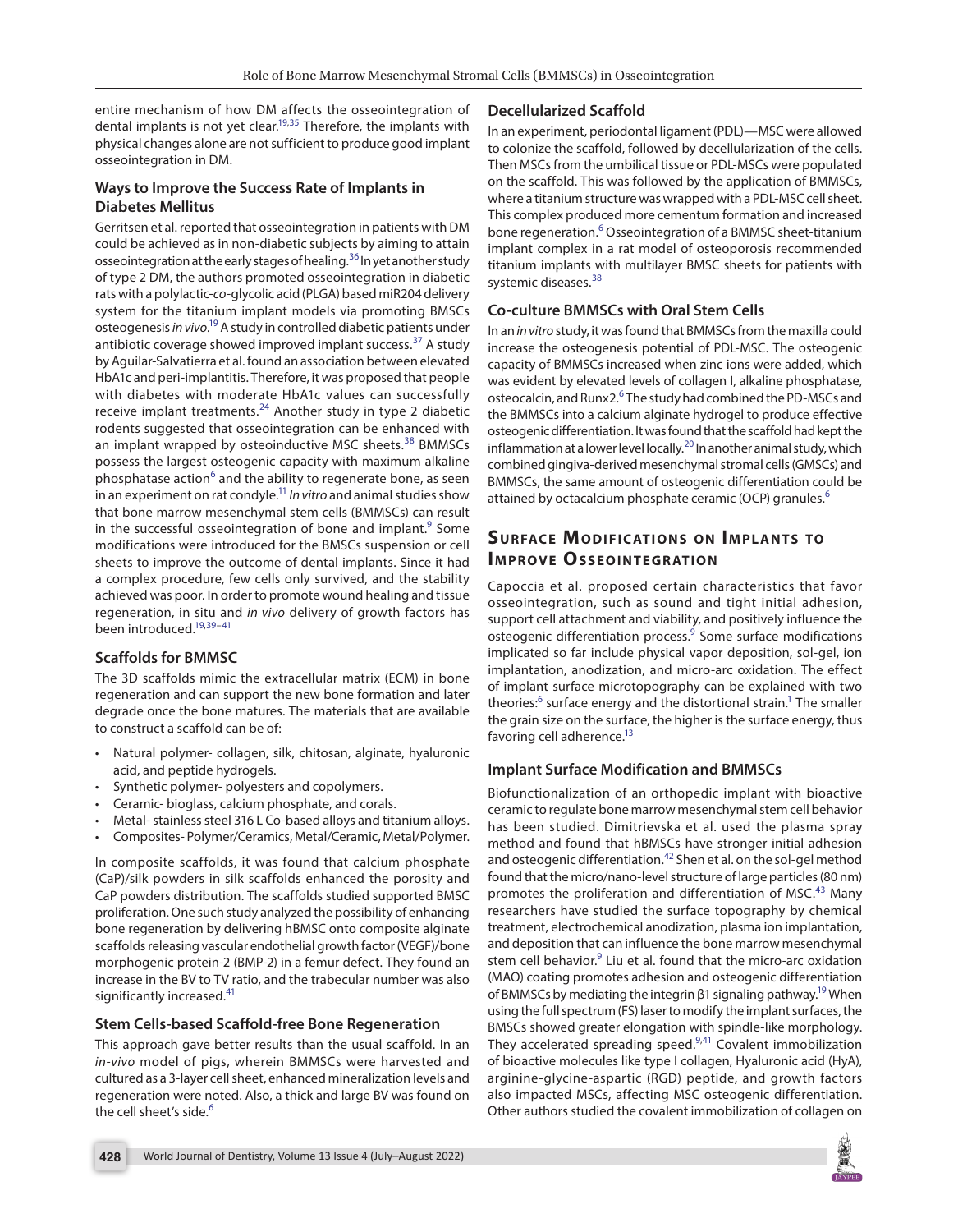titanium and found a more significant regulation effect on BMMSCs osteogenesis.<sup>9</sup> Ma et al. found that the PDGF-BB functionalized surfaces promote the BMSCs attachment and osteogenesis.<sup>40</sup> It has been proven that the local control release of bioactive molecules like L-3,4-dihydroxyphenylalanine (L-DOPA), dexamethasone, silicate nanoparticles have also been proven to affect the behavior of BMMSCs and promote osteogenic differentiation.<sup>[6](#page-5-19)[,9](#page-5-22)[,40](#page-6-21)</sup>

*In vitro* studies have described the ability of BMMSCs to differentiate into osteoblast and demonstrated the expression of alkaline phosphatase, osteopontin, bone sialoprotein, osteocalcin, type I and III collagen.<sup>[6,](#page-5-19)[40](#page-6-21),[43](#page-6-8)</sup> It also shows how BMS sheets may be used to create a BMS implant. They were constructed with osteogenic potential *in vivo* and *in vitro*. [6](#page-5-19),[8,](#page-5-21)[9](#page-5-22)[,19,](#page-5-10)[38](#page-6-6) Few studies indicated that the platelet-derived growth factors also have the osteogenic potential to induce stem cells, especially MSCs of different origins.<sup>1,[7](#page-5-20)[,9](#page-5-22),[38](#page-6-6),[41](#page-6-9),[44](#page-6-15)</sup>

## **BMMSC-INDUCED OSSEOINTEGRATION/REGENERATIVE OUTCOME As s e s sme n t**

Various methods can assess the quality of osseointegration of a dental implant. They include mechanical stability tests, imaging, histological evaluation, and Immunohistochemistry fluorescence.

Mechanical tests include surgeon's perception, cutting torque resistance analysis, insertion torque, and reverse torque test. Imaging includes X-ray, CBCT, Micro-CT, Field emission scanning electron microscopy, Microradiography. with these bone mineral density (BMD), buccolingual bone thickness, bone density index around the implants, BIC, bone volume (BV)/total volume (TV), trabecular thickness (Tb), trabecular separation (Tb.Sp), trabecular number (Tb.N), and bone surface (BS)/BV, quantitatively analysis, bone mineralization rate of the regenerated bone; the trabecular bone volume (BV/TV; %); the trabecular bone pattern factor (TBPf) can be measured[.45](#page-6-14)

<span id="page-4-2"></span>The histological evaluation uses light microscopy with Toluidine blue, Masson's trichrome, Alizarin Red-S, and von Kossa staining.[38](#page-6-6)[,45](#page-6-14) Immunohistochemistry uses cytokines, bone morphogenetic proteins (BMPs), collagen type I (an essential initial bone matrix protein), osteocalcin (a late marker of bone development), PCNA (correlates with cellular proliferation).<sup>[45](#page-6-14)</sup> Fluorescence uses oxytetracycline, alizarin complex, calcein blue, and xylenol orange.[45](#page-6-14)

<span id="page-4-9"></span><span id="page-4-8"></span><span id="page-4-7"></span><span id="page-4-6"></span><span id="page-4-5"></span><span id="page-4-3"></span><span id="page-4-1"></span>A randomized control trial was conducted to estimate the efficacy of CD90+ MSCs and CD14+ monocytes in treating significant bone defects of the maxilla. They found that stem cell therapy yielded a better-quality bone correlated with the percentage of autologous CD90b cells transplanted.<sup>[44](#page-6-15)</sup> Efficacy of cell therapy with *ex vivo* expanded stem cell populations in regenerating significant alveolar defects in the cleft palate, and craniofacial trauma was reported in a phase 1/2 randomized controlled clinical trial. The average increase in bone width was 1.5  $\pm$  1.5 mm in the stem cell therapy group and 3.3  $\pm$  1.4 mm in the control group. $46$  The study showed a successful ridge augmentation with ample bone deposition with well-integrated BCP granules for the dental implant. The bone marrow cells induced new bone formation with adequate volume, uneventful healing, satisfactory esthetic and functional results, and no side effects. Safe and predictable results were obtained with autologous MSCs in the clinical reconstruction of alveolar one and successfully osseointegrated implants.[47](#page-6-17) [Table 2](#page-4-0) discusses recent research on coating stem cells in dental implants. Only a handful of studies have been reported in the literature. This includes one RCT, $48$  animal studies, $39$  and two clinical trials. $49,50$  $49,50$  The randomized control trial<sup>[48](#page-6-18)</sup> used coated the implant surface with platelet-rich fibrin matrix and peripheral blood MSCs while the animal used BMMSCs<sup>[39](#page-6-13)</sup> Both the clinical trials used StemBios  $(SB)$  cell therapy.<sup>[49](#page-6-19),[50](#page-6-20)</sup> Promising results have been found in these four studies.

| SI No | Author                                       | Study design   | Aim                                                                                                                                                                      | Type of stem cell             | Conclusion                                                                                                                                                                                                                                                                                                                                   |
|-------|----------------------------------------------|----------------|--------------------------------------------------------------------------------------------------------------------------------------------------------------------------|-------------------------------|----------------------------------------------------------------------------------------------------------------------------------------------------------------------------------------------------------------------------------------------------------------------------------------------------------------------------------------------|
| 1     | Singhal<br>et al., 2022<br>India             | <b>RCT</b>     | To estimate how implant stability is<br>affected by platelet-rich fibrin matrix<br>with and without peripheral blood<br>mesenchymal stem cells (PBMSCs)                  | <b>PBMSCs</b>                 | Promising results were found for implant<br>stability with platelet-rich fibrin matrix and<br>PBMSCs.                                                                                                                                                                                                                                        |
| 2     | Algahtani<br>et al., 2020<br>Saudi<br>Arabia | Animal study   | To investigate the effect of BMMSCs on<br>implant-bone osseointegration in type<br>I diabetic New Zealand rabbits.                                                       | <b>BMMSCs</b>                 | Stem cell therapy with osteoinductive<br>BMMSCs and platelet-rich plasma can en-<br>hance the osseointegration of dental implants<br>in uncontrolled diabetic patients.                                                                                                                                                                      |
| 3     | Ou et al.,<br>2016<br>Taiwan                 | Clinical trial | To evaluate the osseointegration<br>in low-density bone tissue for SLA<br>(sandblasted, large grit, acid etched)<br>treated implants with StemBios (SB)<br>cell therapy. | StemBios (SB)<br>cell therapy | The SLA modification enhanced osseointegra-<br>tion significantly, especially at early stages of<br>bone tissue healing with SB cell therapy.                                                                                                                                                                                                |
| 4     | Weng et al.,<br>2017<br>Taiwan               | Clinical trial | To evaluate the early bone tissue heal-<br>ing in dental implants incorporating<br>StemBios cell therapy.                                                                | StemBios (SB)<br>cell therapy | A dental implant treated with (sandblasted,<br>large grit, acid-etched (SLA) surface treat-<br>ment, along with combination with StemBios<br>cell therapy, promoted bone tissue healing,<br>especially at early osseointegration compared<br>with that of implants without StemBios cell<br>therapy when monitored over a 4-month<br>period. |

<span id="page-4-4"></span><span id="page-4-0"></span>**[Table 2:](#page-4-1)** Recent studies showing coating of dental implants with stem cells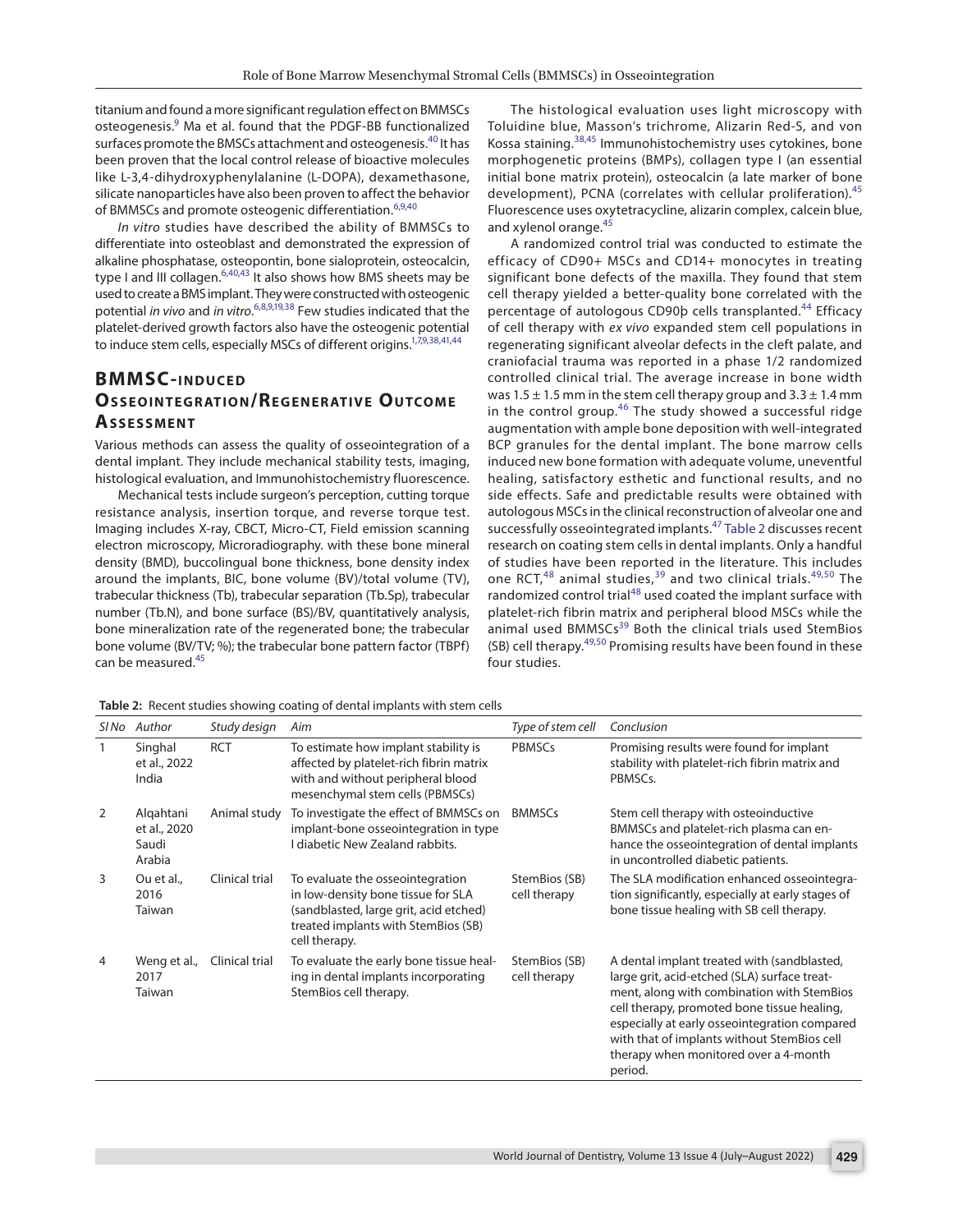# **CLINICAL SIGNIFICANCE**

Apart from treating the dental implants or the implant sites with BMMSCs to improve the osseointegration of implants, they are also used to treat maxillofacial bone defects, periodontal disease, congenital deformities, and traumatic injuries which require a bone graft. The osteogenic potential of a bone graft is governed by bone-forming cells, such as mesenchymal stem cells (MSCs), osteoblasts, and osteocytes. The osteogenic potential of a bone graft is governed by bone-forming cells, such as MSCs, osteoblasts, and osteocytes.

#### **Limitations of Current Research**

Diabetes mellitus has numerous complications which could have a role in the compromised osseointegration of dental implants. This review focused only on the altered BMMSCs in DM and their effect on osseointegration. We cannot be sure that only by improving the glycemic states of DM patients can an implant be successful. There would still be other factors like local infections, hypertension, etc., that were not taken into account, as that would be out of the scope of the present review.

#### **Future Directions**

Further double-blinded randomized controlled clinical trials are warranted to establish the clinical applicability of BMMSCs in dental implants in various systemic conditions.

# **CONCLUSION**

This review has mainly highlighted the osteogenic potential of BMMSCs. Few of the experimental studies were animal studies that proved the capacity of BMMSCs can influence osteogenic potential. Though there exists literature that supports the use of implants in DM, many studies have proven the impaired osseointegration in DM. This review concludes with various clinical trials that showed that BMMSCs have an impactful role in promoting the osseointegration of the implants placed in well-controlled diabetic patients. Further double-blinded randomized controlled clinical trials are warranted to establish the clinical applicability of BMMSCs in dental implants in various systemic conditions.

#### **Re f e r e n c e s**

- <span id="page-5-2"></span>[1.](#page-0-0) Gaviria L, Salcido JP, Guda T, et al. Current trends in dental implants. J Korean Assoc Oral Maxillofac Surg 2014;40(2):50–60. DOI: [10.5125/jkaoms.2014.40.2.50](https://doi.org/10.5125/jkaoms.2014.40.2.50)
- <span id="page-5-3"></span>[2.](#page-0-1) Mishra SK, Chowdhary R, Chrcanovic BR, et al. Osseoperception in dental implants: a systematic review. J Prosthodont 2016;25(3):185–195. DOI: [10.1111/jopr.12310](https://doi.org/10.1111/jopr.12310)
- <span id="page-5-4"></span>[3.](#page-0-2) Griggs JA. Dental Implants. Dent Clin North Am 2017;61(4):857–871. DOI: [10.1016/j.cden.2017.06.007](https://doi.org/10.1016/j.cden.2017.06.007)
- <span id="page-5-0"></span>[4.](#page-0-3) Naujokat H, Kunzendorf B, Wiltfang J. Dental implants and diabetes mellitus-a systematic review. Int J Implant Dent 2016;2(1):5. DOI: 10.1186/s40729-016-0038-2
- <span id="page-5-1"></span>[5.](#page-0-4) Yamawaki I, Taguchi Y, Komasa S, et al. Effects of glucose concentration on osteogenic differentiation of type II diabetes mellitus rat bone marrow-derived mesenchymal stromal cells on a nano-scale modified titanium. J Periodontal Res 2017;52(4):761–771. DOI: 10.1111/jre.12446
- <span id="page-5-19"></span>[6.](#page-1-21) Buduru SD, Gulei D, Zimta AA, et al. The potential of different origin stem cells in modulating oral bone regeneration processes. J Periodontal Res 2019;8(1):29. DOI: 10.3390/cells8010029
- <span id="page-5-20"></span>[7.](#page-1-22) Bansal R, Jain A. Current overview on dental stem cells applications in regenerative dentistry. J Nat Sci Biol Med 2015;6(1):29–34. DOI: 10.4103/0976-9668.149074
- <span id="page-5-21"></span>[8.](#page-1-1) Paz AG, Maghaireh H, Mangano FG. Stem cells in dentistry: types of intra- and extraoral tissue-derived stem cells and clinical applications. Stem Cells Int 2018;2018:4313610. DOI: 10.1155/2018/4313610
- <span id="page-5-22"></span>[9.](#page-1-2) Huo SC, Yue B. Approaches to promoting bone marrow mesenchymal stem cell osteogenesis on orthopedic implant surface. World J Stem Cells 2020;12(7):545–561. DOI: 10.4252/wjsc.v12.i7.545
- <span id="page-5-23"></span>[10.](#page-1-3) Gonçalves AM. Dental medicine applications of stem cells. 2017;1:1–11.
- <span id="page-5-24"></span>[11.](#page-1-4) El-Bialy T, Alhadlag A, Felemban N, et al. The effect of light-emitting diode and laser on mandibular growth in rats. Angle Orthod 2015;85(2):233–238. DOI: 10.2319/030914-170.1
- <span id="page-5-25"></span>[12.](#page-1-5) Egido Moreno S, Roca Umbert JV, Céspedes Sánchez JM, et al. Clinical application of mesenchymal stem cells in bone regeneration in oral implantology. Systematic review and meta-analysis. Int J Environ Res Public Health 2021.
- <span id="page-5-26"></span>[13.](#page-1-6) Parithimarkalaignan S, Padmanabhan TV. Osseointegration: an update. J Indian Prosthodont Soc 2013;13(1): $2-6$ . DOI: 10.1007/s13191-013-0252-z
- <span id="page-5-5"></span>[14.](#page-1-7) Zheng C, Chen J, Liu S, et al. Stem cell-based bone and dental regeneration: a view of microenvironmental modulation. Int J Oral Sci 2019;11(3):23. DOI: 10.1038/s41368-019-0060-3
- <span id="page-5-6"></span>[15.](#page-1-8) Mavrogenis AF, Dimitriou R, Parvizi J, et al. Biology of implant osseointegration. J Musculoskelet Neuronal Interact 2009;9(2):61–71. DOI: 10.1111/j.1600-0757.1994.tb00006.x
- <span id="page-5-7"></span>[16.](#page-1-9) Aghaloo T, Pi-Anfruns J, Moshaverinia A, et al. The effects of systemic diseases and medications on implant osseointegration: a systematic review. Int J Oral Maxillofac Implants 2019;34:s35–s49. DOI: 10.11607/jomi.19suppl.g3
- <span id="page-5-8"></span>[17.](#page-1-10) Daubert DM, Weinstein BF, Bordin S, et al. Prevalence and predictive factors for peri-implant disease and implant failure: a cross-sectional analysis. J Periodontol 2015;86(3):337–347. DOI: 10.1902/jop.2014.140438
- <span id="page-5-9"></span>[18.](#page-1-11) Wang J, Wang B, Li Y, et al. High glucose inhibits osteogenic differentiation through the BMP signaling pathway in bone mesenchymal stem cells in mice. EXCLI J 2013;12:584–597. DOI: 10.3389/fmolb.2021.745035
- <span id="page-5-10"></span>[19.](#page-1-12) Liu X, Tan N, Zhou Y, et al. Delivery of antagomiR204-conjugated gold nanoparticles from PLGA sheets and its implication in promoting osseointegration of titanium implant in type 2 diabetes mellitus. Int J Nanomedicin 2017;12:7089–7101. DOI: 10.2147/IJN.S124584
- <span id="page-5-11"></span>[20.](#page-1-13) Chen L, Shen R, Komasa S, et al. Drug-loadable calcium alginate hydrogel system for use in oral bone tissue repair. Int J Mol Sci 2017;18(5):989. DOI: 10.3390/ijms18050989
- <span id="page-5-12"></span>[21.](#page-1-14) Tang D, Wang E, Xu Y, et al. Is hyperglycemia the only risk factor for implant in type 2 diabetics during the healing period? Oral Dis 2021;27(6):1551–1563. DOI: 10.1111/odi.13685
- <span id="page-5-13"></span>[22.](#page-1-15) Sun R, Liang C, Sun Y, et al. Effects of metformin on the osteogenesis of alveolar BMSCs from diabetic patients and implant osseointegration in rats. Oral Dis 2021. DOI: 10.1111/odi.13808
- <span id="page-5-14"></span>[23.](#page-1-16) Liang C, Sun R, Xu Y, et al. Effect of the abnormal expression of BMP-4 in the blood of diabetic patients on the osteogenic differentiation potential of alveolar BMSCs and the rescue effect of metformin: a bioinformatics-based study. Biomed Res Int 2020:7626215. DOI: 10.1155/2020/7626215
- <span id="page-5-15"></span>[24.](#page-1-17) Aguilar-Salvatierra A, Calvo-Guirado JL, Gonzalez-Jaranay M, et al. Peri-implant evaluation of immediately loaded implants placed in esthetic zone in patients with diabetes mellitus type 2: a two-year study. Clin Oral Implants Res 2016;27(2):156–161. DOI: 10.1111/clr.12552
- <span id="page-5-17"></span>[25.](#page-1-18) Al Amri MD, Kellesarian SV, Al-Kheraif AA, et al. Effect of oral hygiene maintenance on HbA1c levels and peri-implant parameters around immediately-loaded dental implants placed in type-2 diabetic patients: 2 years follow-up. Clin Oral Implants Res 2016;27(11):1439–1443. DOI: 10.1111/clr.12758
- <span id="page-5-16"></span>[26.](#page-1-19) Alsahhaf A, Alshiddi IF, Alshagroud RS, et al. Clinical and radiographic indices around narrow diameter implants placed in different glycemic-level patients. Clin Implant Dent Relat Res 2019;21(4):621–626. DOI: 10.1111/cid.12778
- <span id="page-5-18"></span>[27.](#page-1-20) Cabrera-Domínguez J, Castellanos-Cosano L, Torres-Lagares D, et al. A prospective case-control clinical study of titanium-zirconium alloy implants with a hydrophilic surface in patients with Type 2 diabetes